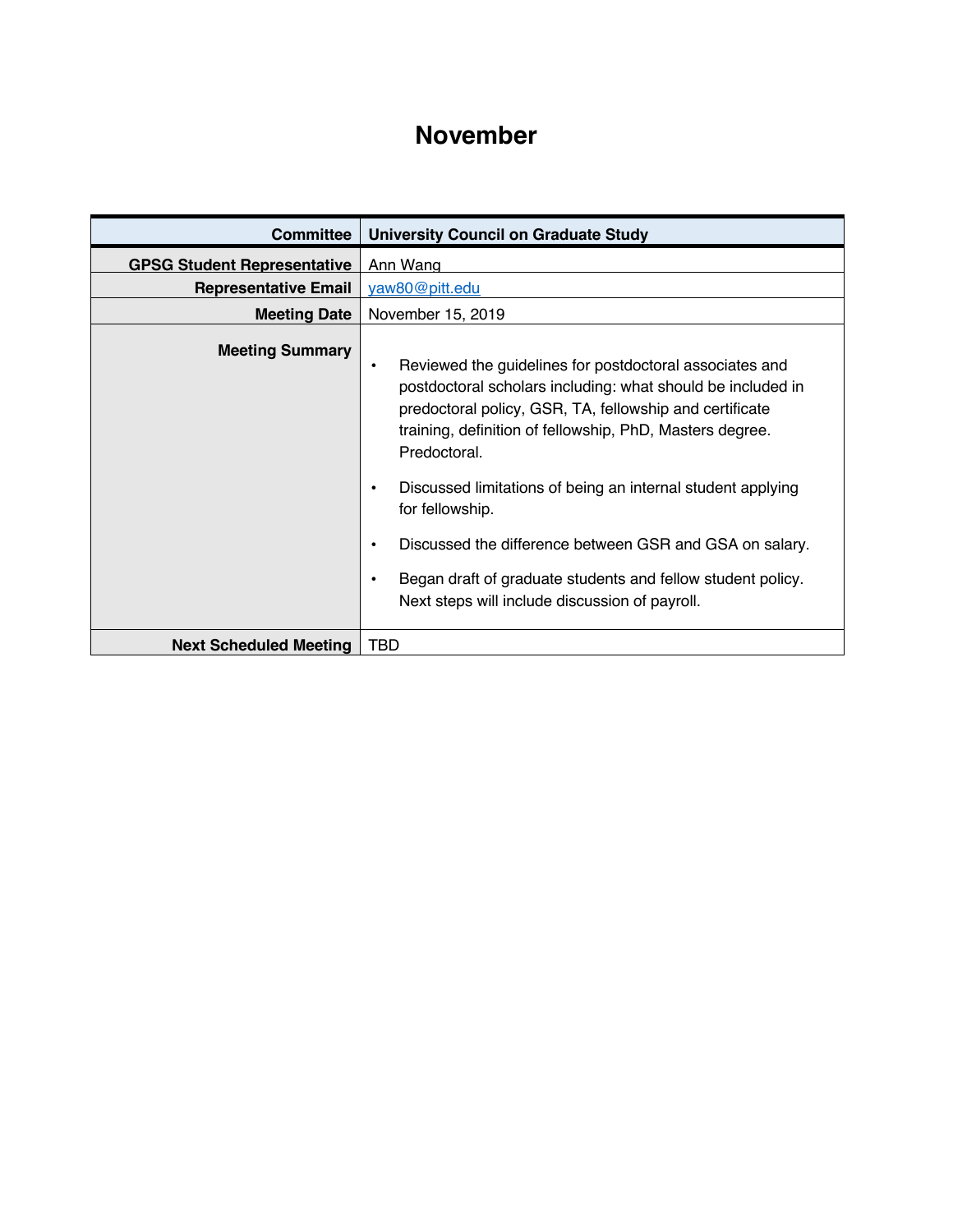| <b>Committee</b>                   | <b>Community Relations</b>                                                                                                                                                                                                                                                                                                                                                                                                                                        |
|------------------------------------|-------------------------------------------------------------------------------------------------------------------------------------------------------------------------------------------------------------------------------------------------------------------------------------------------------------------------------------------------------------------------------------------------------------------------------------------------------------------|
| <b>GPSG Student Representative</b> | Dominic DiSanto                                                                                                                                                                                                                                                                                                                                                                                                                                                   |
| <b>Representative Email</b>        | jdd65@pitt.edu                                                                                                                                                                                                                                                                                                                                                                                                                                                    |
| <b>Meeting Date</b>                | November 20, 2019                                                                                                                                                                                                                                                                                                                                                                                                                                                 |
| <b>Meeting Summary</b>             | Presentations were given from the Oakland Business<br>$\bullet$<br>Improvement District and Oakland For All.                                                                                                                                                                                                                                                                                                                                                      |
|                                    | OFA 's mission to ensure Oakland is accessible to all<br>$\bullet$<br>people in their community. The project stared in 2013<br>when community members raised the issue of building<br>accessibility to businesses and includes an annual<br>accessibility-oriented "Ramp Crawl" bar crawl in<br>Oakland. Oaklandforall.org will have information<br>related to a celebration and events related to the 30 <sup>th</sup><br>anniversary of the passing of the ADA. |
|                                    | OBID spoke about their initiative to lead an anti-sexual<br>$\bullet$<br>assault campaign "Oakland Says No More" which has<br>involved a number of Oakland organizations (i.e., Pitt<br>Police) and business bars promoting safe<br>environments and training their staff, with the end goal<br>of reducing sexual assault incidents in Oakland.                                                                                                                  |
|                                    | Community and Governmental Relations gave a presentation<br>$\bullet$<br>by Lina Dostillo on Pitt's community engagement map, which<br>is being newly rolled out at engagementmap.pitt.edu where<br>students and faculty can examine ongoing or single-event<br>community engagement and/or outreach events in the<br>surrounding areas (and nationally/internationally).<br>The app is open to public use, but events and organizations<br>$\bullet$             |
|                                    | are continuing to add to its early yet growing inventory.                                                                                                                                                                                                                                                                                                                                                                                                         |
| <b>Next Scheduled Meeting</b>      | January 21, 2020                                                                                                                                                                                                                                                                                                                                                                                                                                                  |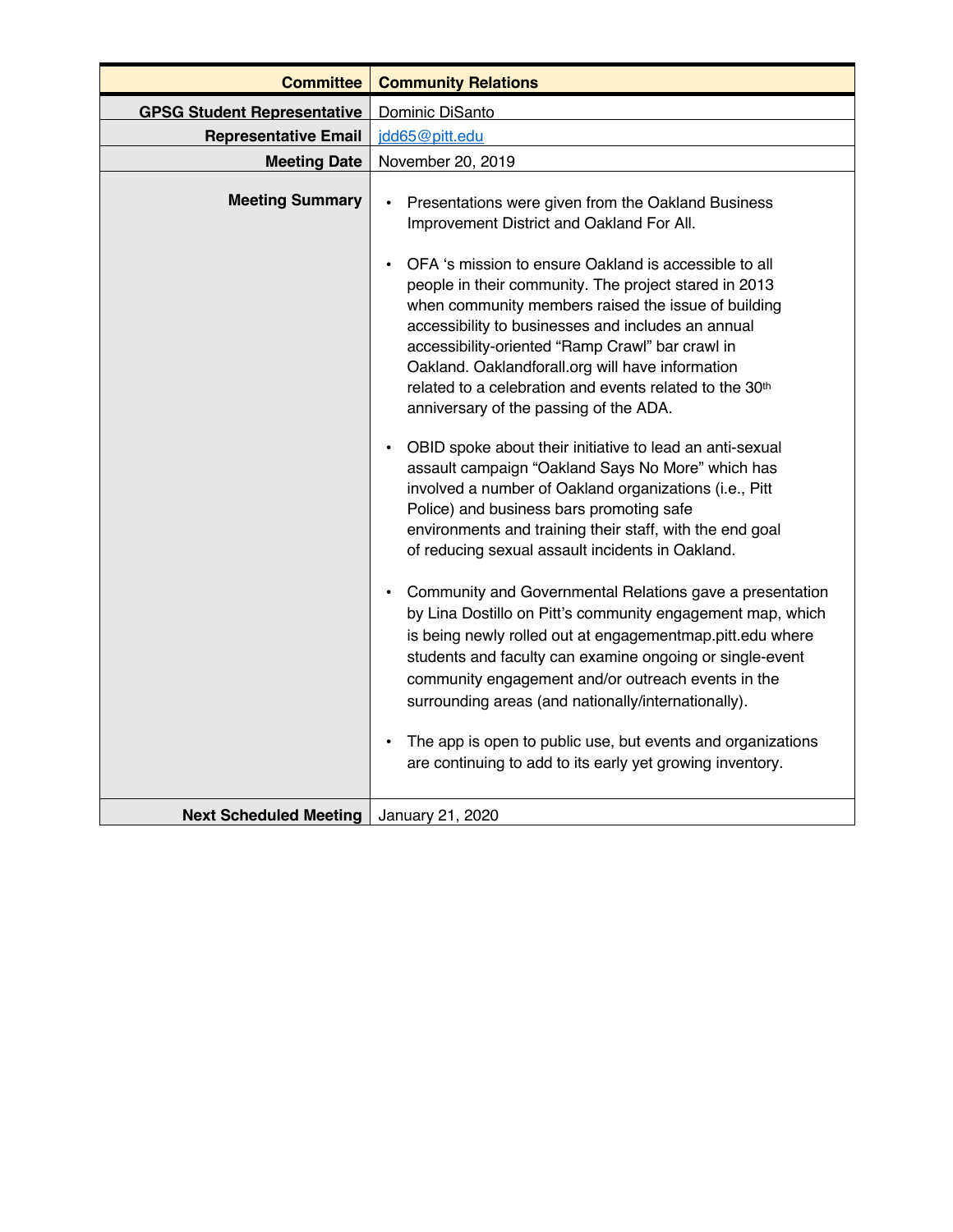## **December**

| <b>Committee</b>                   | <b>Mental Health Task Force</b>                                                                                                                                                                                                                                                                                                                                                                                                                                                                                                                                                                                                                                                                                                                                                                                                                                                                                                                                                                                                                                                                                                                                                                                                               |
|------------------------------------|-----------------------------------------------------------------------------------------------------------------------------------------------------------------------------------------------------------------------------------------------------------------------------------------------------------------------------------------------------------------------------------------------------------------------------------------------------------------------------------------------------------------------------------------------------------------------------------------------------------------------------------------------------------------------------------------------------------------------------------------------------------------------------------------------------------------------------------------------------------------------------------------------------------------------------------------------------------------------------------------------------------------------------------------------------------------------------------------------------------------------------------------------------------------------------------------------------------------------------------------------|
| <b>GPSG Student Representative</b> | Dominic DiSanto                                                                                                                                                                                                                                                                                                                                                                                                                                                                                                                                                                                                                                                                                                                                                                                                                                                                                                                                                                                                                                                                                                                                                                                                                               |
| <b>Representative Email</b>        | idd65@pitt.edu                                                                                                                                                                                                                                                                                                                                                                                                                                                                                                                                                                                                                                                                                                                                                                                                                                                                                                                                                                                                                                                                                                                                                                                                                                |
| <b>Meeting Date</b>                | December 11, 2019                                                                                                                                                                                                                                                                                                                                                                                                                                                                                                                                                                                                                                                                                                                                                                                                                                                                                                                                                                                                                                                                                                                                                                                                                             |
| <b>Meeting Summary</b>             | Meeting began by reviewing the drafted mission<br>statement of the task force, which is continuing to be<br>revised and refined, but focuses on creating a safe<br>atmosphere and serving to not only improve the overall<br>mental health of Pitt's campus and its constituents but<br>to supply students, faculty and staff with the tools<br>themselves to empower their mental health and that of<br>those around them in their networks, classrooms, etc.<br>Reviewed Wellness Center utilization statistics in more<br>depth (which were briefly discussed at the end of the<br>prior meeting).<br>The plan is to begin bi-weekly (rather than monthly) meetings<br>during the Spring semester.<br>Discussion was held related to mental health and the<br>environment surrounding mental health among graduate<br>students. Specifically, questions related to the awareness,<br>discussion and general environment (or lack thereof) in<br>graduate programs related to mental health, seeking<br>treatment, utilizing Pitt's counseling center. This is an ongoing<br>discussion and feedback is welcome from students at varying<br>levels (master's PhD, post-doc and other graduate<br>professional students) across all schools. |
|                                    |                                                                                                                                                                                                                                                                                                                                                                                                                                                                                                                                                                                                                                                                                                                                                                                                                                                                                                                                                                                                                                                                                                                                                                                                                                               |
| <b>Next Scheduled Meeting</b>      | <b>TBD</b>                                                                                                                                                                                                                                                                                                                                                                                                                                                                                                                                                                                                                                                                                                                                                                                                                                                                                                                                                                                                                                                                                                                                                                                                                                    |